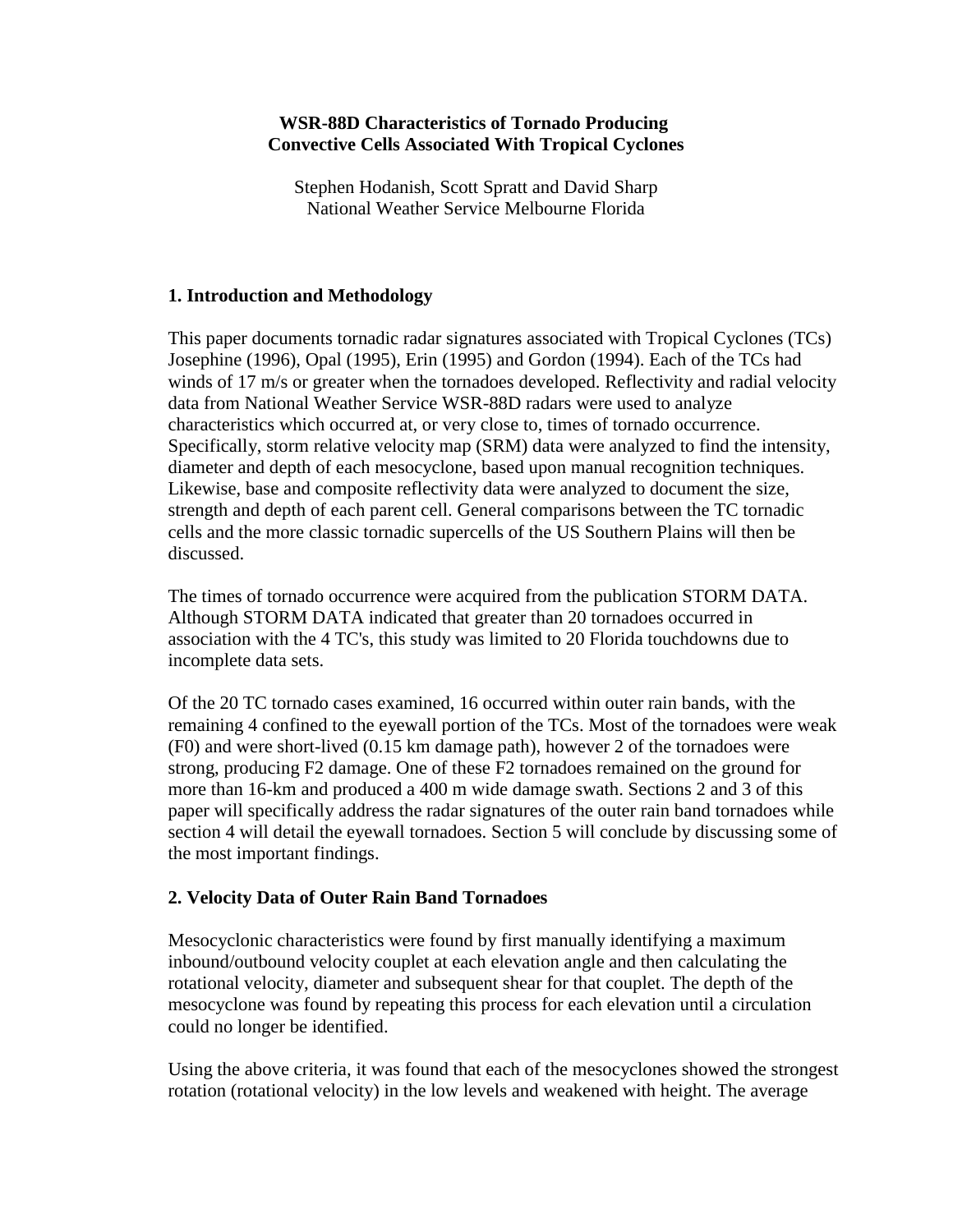rotational velocity at the lowest elevation angle (0.5 deg ) was 15.5 m/s. The average shear at 0.5 deg was .015 /s. Overall the low level mesocyclone core diameters were small, averaging 3.2 km, and gradually broadening with height. The average depth of the tornadic mesocyclones was 3-km, with no mesocyclone exceeding 4.4 km. As a comparison, mesocyclones associated with supercells in the US Southern Plains typically range between 9 and 11 km in depth, with average low-level diameters of 7-km (Burgess and Lemon 1990). Except for two cases, the tornadoes were associated with small convective cells (or "mini" supercells; Grant and Prentice 1996). The mesocyclones were typically located within the rear quadrant (relative to storm motion) of the convective cells. Regarding the two cases which were not associated with mini-supercells, one was tropical bow- echo type while the other consisted of a line/bow echo. The tornado associated with the bow echo was positioned near the center of the cell, while the line/bow echo tornado was located in the line portion of the cell.

## **3. Reflectivity Data of Outer Rain Band Tornadoes**

One of the more interesting aspects of this study involved the horizontal size and magnitude of radar reflectivity associated with the tornadic cells. Using a definition of the 50 dBZ composite reflectivity contour to define the convective cell, nearly all the cells were quite small, typically oval in shape, with diameters of 8 to 11 km. Although all of the tornadic cells had reflectivity values greater than 50 dBZ, none of the cells had values above 60. The average vertical extent of the 50 dBZ contour was only 4-km, with no cells having a 50 dBZ value above 6-km. The average height where the tornadic cell was no longer identifiable as a single entity was 7.1 km. All of the cells were strongly tilted as maximum dBZ values associated with each cell were displaced downstream with increasing height.

Comparing TC tornadic reflectivity characteristics with those associated with supercells of the United States Southern Plains, no well defined "classic" reflectivity signatures, such as Bounded Weak Echo Regions (BWERs), maximum dBZ aloft, or "hooks", were found in this TC tornado data set. However, Sharp et al. (1997) did fine more classic signatures in mesocyclones associated with TC Opal. In this study, a few of the cells during the time of tornadogenesis did show sharp reflectivity inflow gradients and pendant features.

### **4. Eyewall Tornadoes**

TCs Erin and Opal produced 1 and 3 eyewall tornadoes, respectively. Unlike the tornadic mesocyclones in the outer rain bands, manual analysis of the SRM velocity data did not indicate any well defined shear couplets with the eyewall tornadoes. However, strong cyclonic shear was evident along the interface between maximum winds in the eyewall and the center of the TC. Time lapses of the reflectivity data show that the 4 tornadoes occurred with convective elements in the eyewall which appeared to be sub-vortices (which showed sharply curved reflectivity signatures) within the overall eyewall circulation. All 4 tornadoes developed in the northeast quadrant of the eyewall.